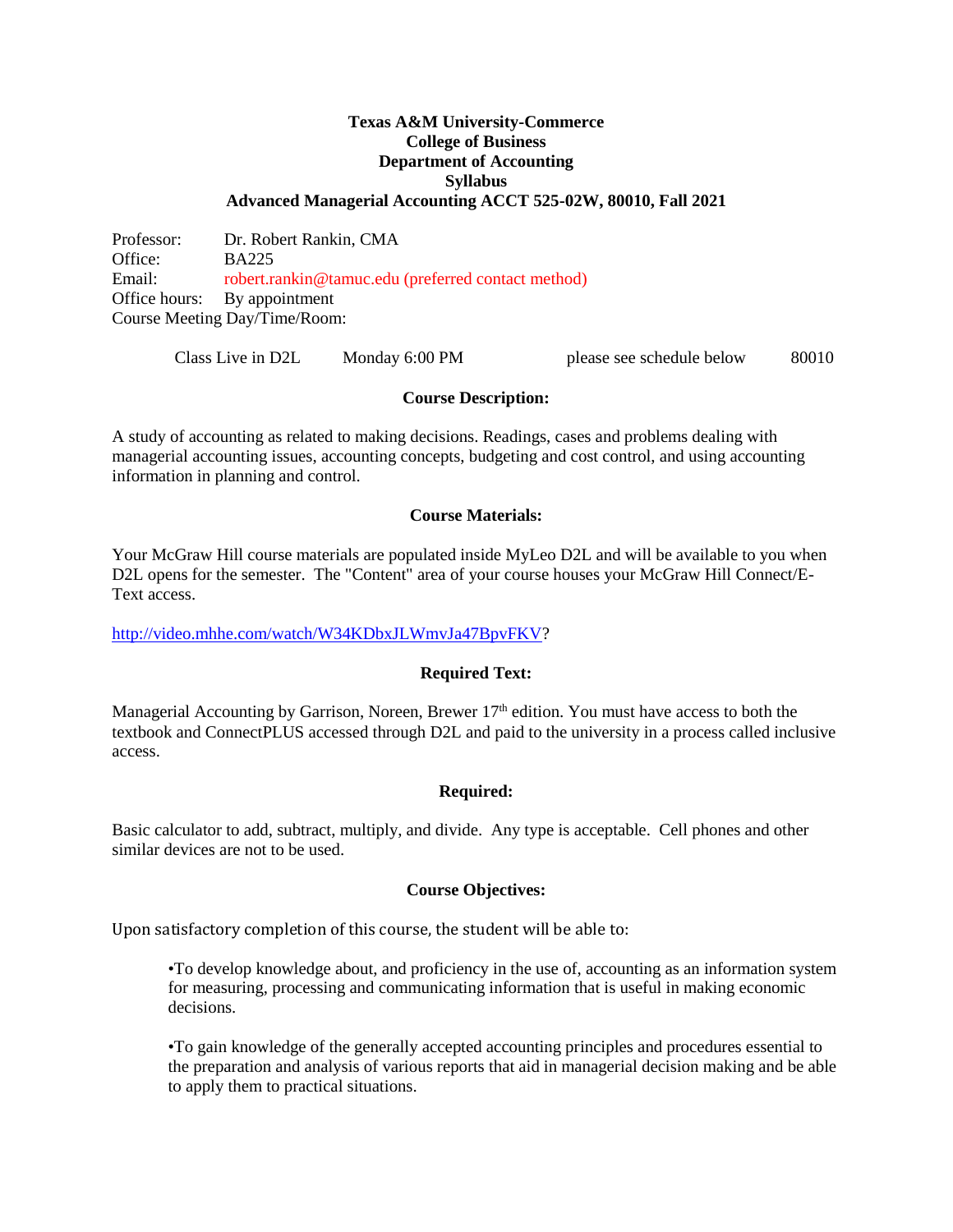#### *Course Embedded Objectives:*

- Understand the role of managerial accountants in corporate governance and decision-making.
- Provide information to managers to help them make decisions.
- Provide information to managers to control other managers and employees.

#### *Program Objectives:*

- Graduates will be effective communicators.
- Graduates will demonstrate business ethical awareness.
- Graduates will demonstrate cultural awareness and a global perspective.
- Graduates will be analytical problem solvers.
- Graduates will be technically proficient and prepared to roles in the accounting profession.

#### **Student Responsibilities:**

- 1. Read assigned material and participate in class live sessions with camera.
- 2. Prepare for exams, and quizzes.

## **Teaching Procedures**

Class live discussion will be conducted in D2L for every chapter based on the schedule below. Be prepared to discuss and ask questions about the material assigned for each class period. This will require that you read the material prior to the class period during which it will be discussed. Although many of the issues covered in the readings will be discussed in class, all the areas covered in the readings will not be part of class discussion. *You are strongly encouraged to participate in class live sessions with a camera and microphone. .*

### **General Class Rules**

•Missed media, lectures, homework, quizzes, exams, and papers cannot be made up. **•I do not accept late work.**

## **Course Evaluation**

Your final grade will be based upon the following items:

#### *Possible Points:*

| <b>Activity</b>                  | Points per | <b>Total Points</b> | Percent |
|----------------------------------|------------|---------------------|---------|
| Homework (11) Connect            | 10         | 110                 | 15      |
| Quizzes (11) Connect             | 10         | 110                 | 15      |
| Exam Problems (3) Connect        | 60         | 180                 | 24      |
| Exam Multiple Choice (3) Connect | 40         | 120                 | 16      |
| Exam Essay (3) D2L               | 20         | 60                  | 8       |
| Parson Case                      |            | 150                 | 20      |
| <b>Introduction Paper</b>        |            | <u>10</u>           |         |
| <b>T</b> otal                    |            | <i>740</i>          |         |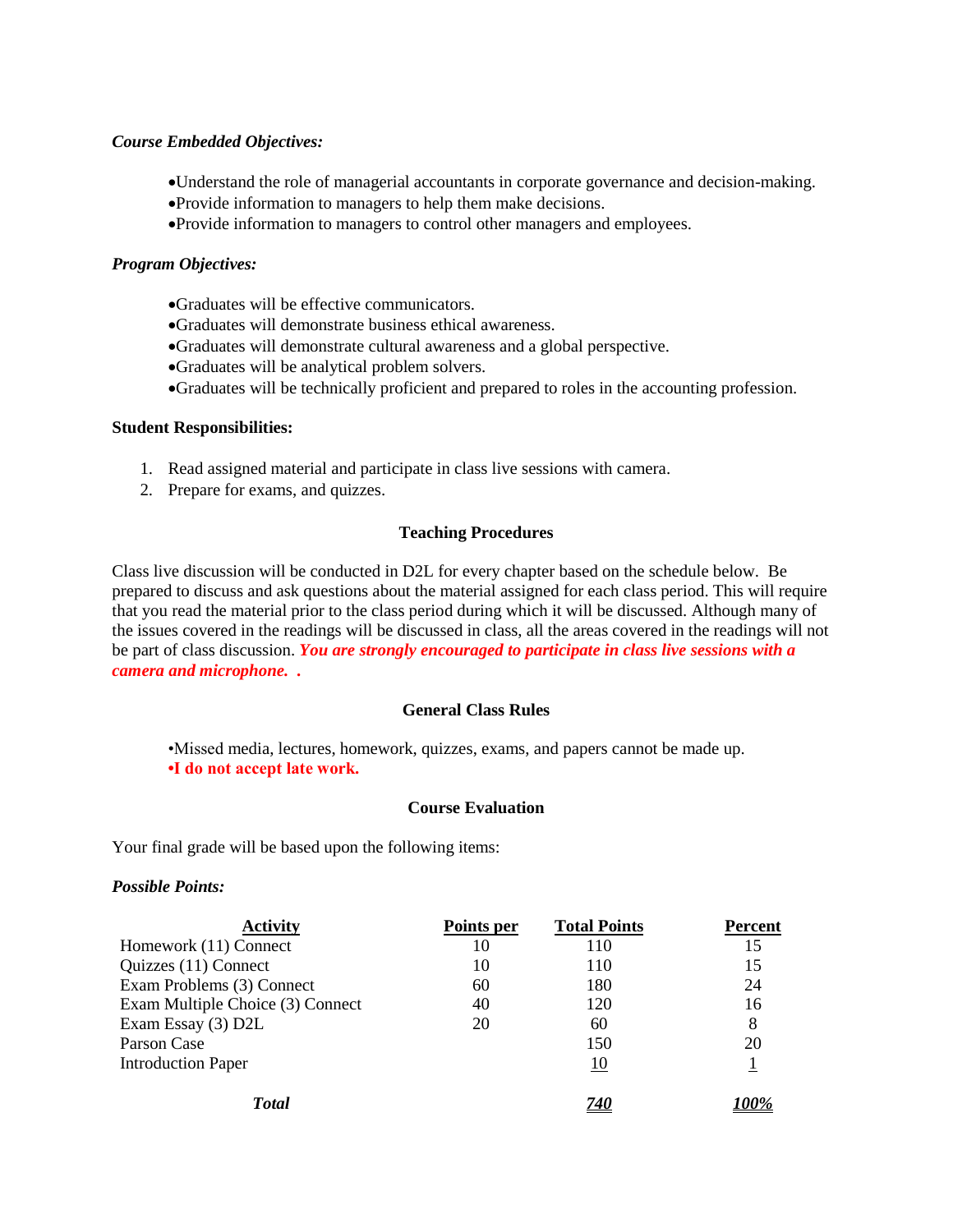•Class live sessions covering key learning objectives from each chapter will be conducted in D2L (see schedule below)

•Homework to be completed in Connect

•Quizzes to be completed in Connect

•Exams have three parts problems (60 points) in Connect, multiple choice (40 points) in Connect and essay (20 points) in D2L

•All grades will be maintained in D2L

#### *Grade Determination:*

89.5%– or above A  $79.5\% - 89.4\% = B$  $69.5\% - 79.4\% = C$  $59.5\% - 69.4\% = D$ 59.4% or below  $=$  F

#### **Class Schedule:**

Dates Topic (Class Live) Monday, August 30, 2021 Chapter 1: Introduction to Cost/Managerial Accounting Concepts Monday, September 6, 2021 Chapter 2: Job Order Costing – Unit Product Cost Monday, September 13, 2021 Chapter 3: Job-Order Costing – Cost Flow Monday, September 20, 2021 | Chapter 4: Process Costing Monday, September 27, 2021 Chapter 5: CVP Analysis *Exam 1* Monday, October 11, 2021 Case Discussion Monday, October 18, 2021 Chapter 6: Variable Costing & Segment Reporting Monday, October 25, 2021 Chapter 7: Activity-Based Costing Monday, November 1, 2021 Chapter 10: Standard Costs *Exam 2* Monday, November 8, 2021 Project Week Parson Case (No Class Live) Sunday, November 14, 2021 Parson Case due 11PM Late submissions will NOT be accepted Monday, November 15, 2021 Chapter 11 Responsibility Accounting, Case Discussion Monday, November 22, 2021 | Chapter 13 Differential Analysis Monday, November 29, 2021 | Chapter 14: Capital Budgeting *Exam 3*

#### **CPA Exam Candidates - State of Texas**

#### *Candidates who desire to sit for the CPA in Texas must meet the following educational criteria:*

1) Have a bachelor's degree

2) Completed 150 semester hours of courses

3) Included in the 150 semester hours, 30 of upper level accounting courses

4) 3-semester credit hours of approved ethics *(does not count towards upper level accounting courses)*

5) 2-semester credit hours of approved communication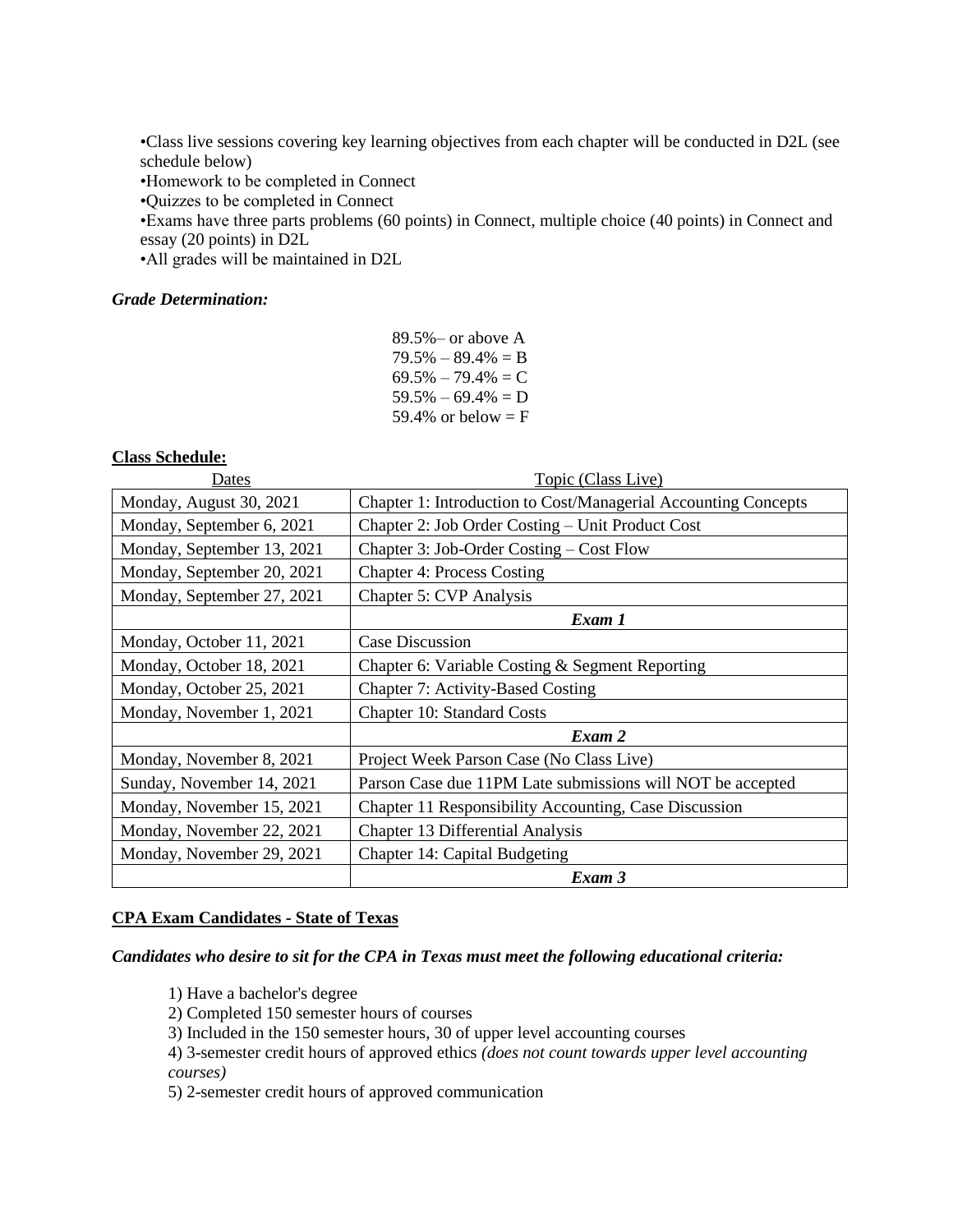## 6) 2-semester credit hours of approved accounting research (ACCT 595)

For more information visit Exam/Qualification on the State Board's website:<http://www.tsbpa.state.tx.us/>

# **University Policies and Procedures**

## **Academic Honesty Policy**

The College of Business at Texas A & M University-Commerce will strive to be recognized as a community with legal, ethical, and moral principles and to practice professionalism in all that we do. Failure to abide by these principles will result in sanctions up to and including dismissal. Five different types of activities that will bring sanctions are as follows:

*Illegal activity:–* Violation of any local, state, or federal laws that prohibit the offender from performance of his or her duty.

**Dishonest Conduct:** Seeking or obtaining unfair advantage by stealing or receiving copies of tests or intentionally preventing others from completing their work. In addition, falsifying of records to enter or complete a program will also be considered dishonest conduct.

*Cheating:* The unauthorized use of another's work and reporting it as your own. You are specifically prohibited from submitting homework that was covered in class that you did not complete. .

*Plagiarism:* Using someone else's ideas and not giving proper credit.

*Collusion:* Acting with others to perpetrate any of the above actions regardless of personal gain.

## **Ethics**

Integrity is the hallmark of the accounting profession and will be stressed throughout the course. Any type of student breach of ethics, including but not limited to: illegal activity, dishonest conduct, cheating, plagiarism, or collusion, will result in failure of assignment or exam (F) (zero points) and/or further academic sanction (i.e. failure of course (F), dismissal from class and/or referral to Dean of the College of Business).

"All students enrolled at the University shall follow the tenets of common decency and acceptable behavior conducive to a positive learning environment." (See Student's Guide Handbook, Policies and Procedures, Conduct).

## **Students with Disabilities**

The Americans with Disabilities Act (ADA) is a federal anti-discrimination statute that provides comprehensive civil rights protection for persons with disabilities. Among other things, this legislation requires that all students with disabilities be guaranteed a learning environment that provides for reasonable accommodation of their disabilities. If you have a disability requiring an accommodation, please contact:

# **Office of Student Disability Resources and Services**

Texas A&M University-Commerce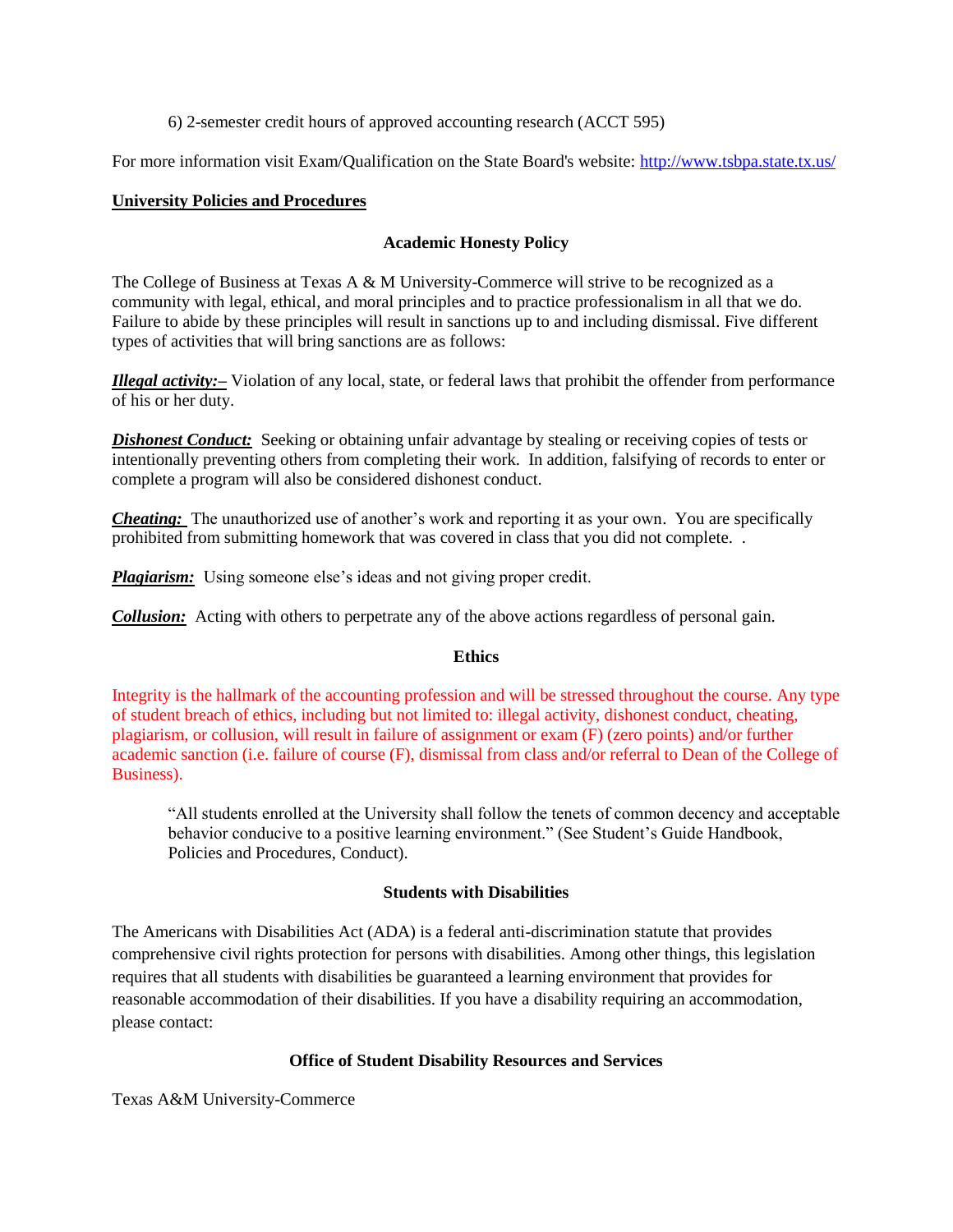Gee Library- Room 162 Phone (903) 886-5150 or (903) 886-5835 Fax (903) 468-8148

Email: [studentdisabilityservices@tamuc.edu](mailto:studentdisabilityservices@tamuc.edu) Website: [Office of Student Disability Resources and Services](http://www.tamuc.edu/campusLife/campusServices/studentDisabilityResourcesAndServices/) <http://www.tamuc.edu/campusLife/campusServices/studentDisabilityResourcesAndServices/>

#### **Email Policy**

All students must use their My Leo accounts when corresponding with professors. Please include the course number in the subject line of the email message. I will answer emails within 24 hours during the week. If you do not hear from me during the specified time, assume I did not receive your email and contact me again.

#### **Attendance**

*Class Attendance Policy:* Students are responsible for learning about and complying with the attendance policy stated in the catalog, Student's Guidebook, and/or faculty syllabus. Students are responsible for requesting makeup work prior to any anticipated absence. They will be permitted to make up work for absences which are considered by the faculty member to be excusable. The method used to make-up this work shall be determined by the faculty member. The student is responsible for providing the faculty member reason(s) for his/her absence. The faculty member then determines the validity of the reason(s) for the absence and whether the student is to be excused for the absence.

Faculty members may consider the following reasons for absences excusable: (a) Participation in a required/authorized university activity; (b) Verified illness: (c) Death in a student's immediate family; (d) Obligation of student at legal proceedings in fulfilling responsibility as a citizen; and(e) Others determined by individual faculty to be excusable (e.g. elective University activities, etc.)

## *It is the student's responsibility to drop the class. I will not drop you from the class.*

## **Concealed Carry**

Texas Senate Bill - 11 (Government Code 411.2031, et al.) authorizes the carrying of a concealed handgun in Texas A&M University-Commerce buildings only by persons who have been issued and are in possession of a Texas License to Carry a Handgun. Qualified law enforcement officers or those who are otherwise authorized to carry a concealed handgun in the State of Texas are also permitted to do so. Pursuant to Penal Code (PC) 46.035 and A&M-Commerce Rule 34.06.02.R1, license holders may not carry a concealed handgun in restricted locations. For a list of locations, please refer to [\(http://www.tamuc.edu/aboutUs/policiesProceduresStandardsStatements/rulesProcedures/34SafetyOfEmp](http://www.tamuc.edu/aboutUs/policiesProceduresStandardsStatements/rulesProcedures/34SafetyOfEmployeesAndStudents/34.06.02.R1.pdf) [loyeesAndStudents/34.06.02.R1.pdf\)](http://www.tamuc.edu/aboutUs/policiesProceduresStandardsStatements/rulesProcedures/34SafetyOfEmployeesAndStudents/34.06.02.R1.pdf) and/or consult your event organizer). Pursuant to PC 46.035, the open carrying of handguns is prohibited on all A&M-Commerce campuses. Report violations to the University Police Department at [903-886-5868](tel:903-886-5868) or 9-1-1.

## **Other**

University policy will be followed in regards to withdrawals during the semester. It is the student's responsibility to conform with the university rules relating to dropping or withdrawing from the course.